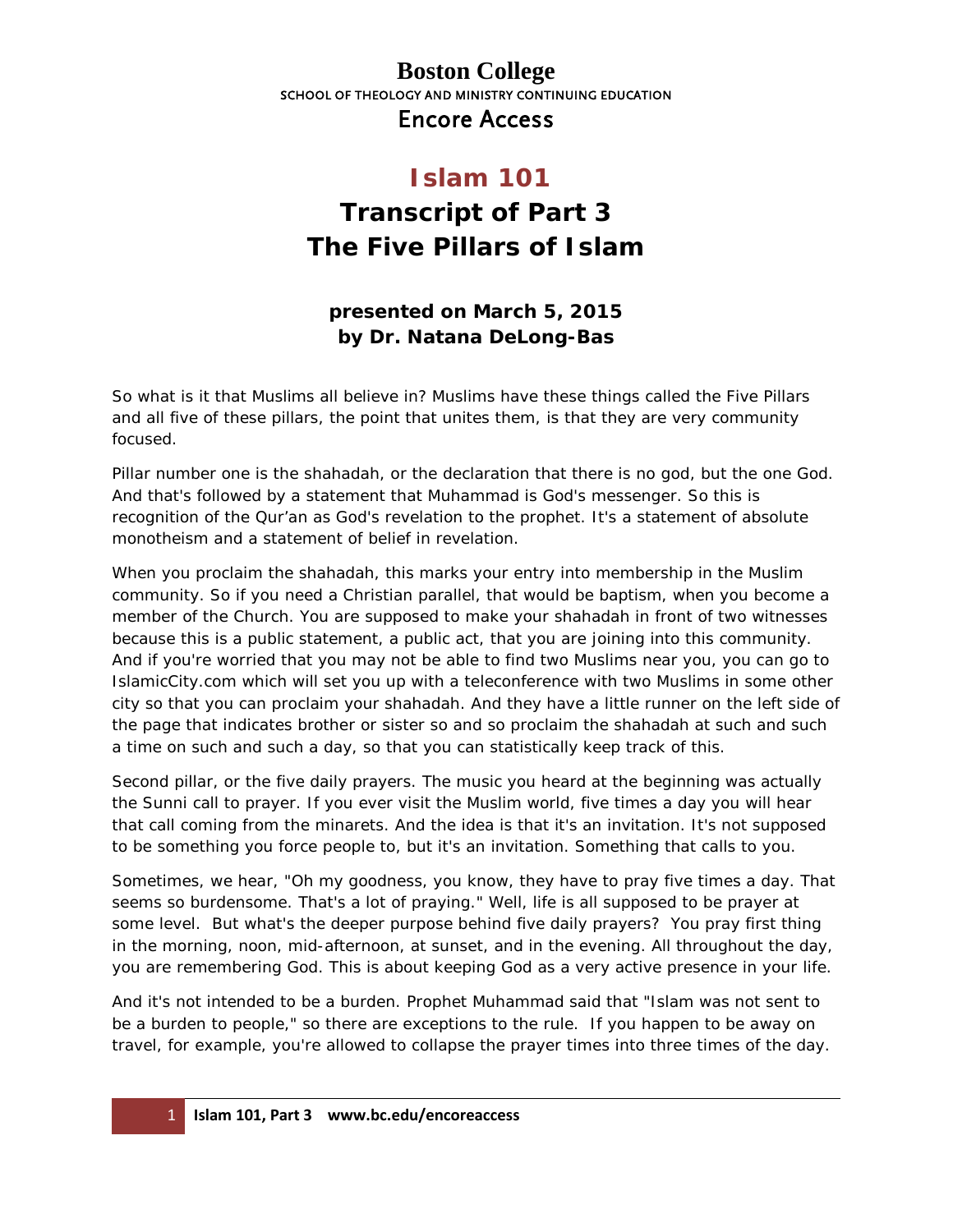You still want to say your five prayers, but you do it in three time slots. Shiis tend to do that on a regular basis to kind of distinguish themselves.

What happens if you happen to be in outer space? This is a picture of Prince Sultan bin al Salman. He's the son of the new King of Saudi Arabia. He was the first Muslim and first Arab to go to outer space. He flew with the Challenger in 1985. He was a payload specialist, and I had the opportunity to interview him about that experience, and well, how did you do it? How do you pray in zero gravity? How do you know what direction to turn? And you're supposed to pray facing Mecca. What time frame do you use because you're orbiting the Earth?

He said, well, he had to talk to some of the religious scholars about these things. And it was determined that because he had taken off from Cape Canaveral, that he would follow whatever the timing was in Cape Canaveral. He said when it came to finding the direction of Mecca, he ended up having to look out the window to see where it was on the Earth from where he was.

But he said the hardest part was the prostration, because as you can see from the positions there, Muslim prayer is actually, physically, very involved. Try prostrating in zero gravity. They had to build special shoes for him that were attached to the floor and then have two of his fellow astronauts hold him one by each arm to help him be able to get down to where he needed to be able to perform the prostrations correctly.

And then I also asked him about—I had heard—it said that he had recited the entire Qur'an in space because that was reported in all of the Saudi press and all. And at that point he got this rather pained expression on his face. He said, "Yes, well, I was there for a scientific mission, you understand. My religion is my own personal business, but the reason why everybody heard about this is because my mother kept calling Mission Control to ask them to remind me to say my prayers, because she wanted to be sure I got home safely."

So now you'll remember the prince. If you have difficulty figuring out what time the prayers are supposed to be or what direction Mecca is, this is actually an app that you can get for your iPhone or what have you. It's called Pocket Salat, and you can just carry it with you. The idea is you're supposed to have a clean space, typically on a carpet. And if you're worried—if you don't have an iPhone, the Japanese have made a prayer carpet that has a compass that always points to Mecca, that's in the front of the carpet. So there are ways of making prayer easier for people.

One point I should make with respect to prayer though, is if you look at the third position of prostration, it really reflects what Islam talks about. This idea of submission. Being face down, with the back of your neck exposed, is the most vulnerable position that a human being can take. It's the one place you never want anybody to hit you because you can sever your spine. And that's a reflection of a very old tradition of prostrating before the emperor. If you went before the emperor or the king to make a request, you did so in a position of prostration. And if you were fortunate enough to have your request answered, the king or emperor would lift his face and you would be asked to stand up. If you were in a lot of trouble and they just wanted to get rid of you, you already set up to lose your head.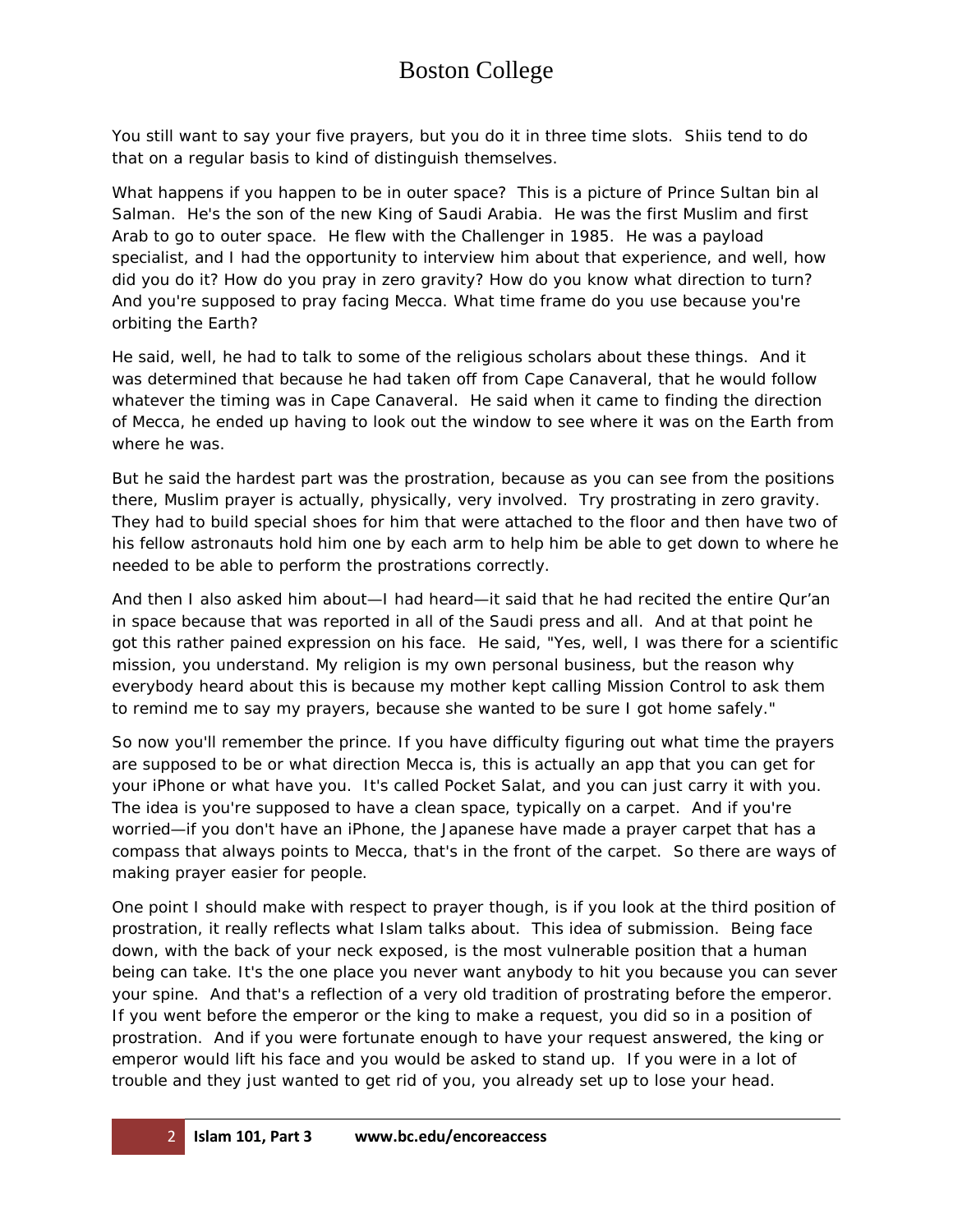Christians refer back to this practice as well. If you've ever heard the Old Testament benediction about "The Lord bless you and keep you, the Lord make his face shine upon you," that's lifting his head. "The Lord lift his countenance upon you and give you peace. May he grant your request." So a very nice symbolic connection.

Pillar number three is *zakat*, or almsgiving. Once every year, Muslims are expected to give two and a half percent of their entire wealth—that's not income after taxes, Social Security, Medicare, and what have you. This is two-and-a-half percent of your entire wealth, so stocks, bonds, bank accounts, car, house, all of those things together. And it's to be given to redistribute to the less fortunate members of the community. So again, there's this community focus on always looking out for those who are less fortunate. If you're not sure how to calculate what your zakat is, there is zakat calculators available online. You just plug-in all your assets and they'll add it up for you.

Zakat has proven to be a real challenge for Muslims in the aftermath of 9/11, because there's been so much concern about this money that is being channeled to terrorists. And concern that people are going to the mosque and paying their zakat there or paying it to a particular sheikh or organization and not really knowing exactly where that money is going. And so there have been mechanisms put into place to try to make sure that the money is being used for legitimate purposes. I think most people understand that, but it does take away a little bit of the personalized aspect of being able to decide who you want your money to go to.

[Pillar #4, *Sawm*: Fasting during Ramadan] You may have heard of the month of Ramadan when Muslims are supposed to fast. The fast traditionally begins at the moment when you can distinguish a black thread from a white thread, and then the fast ends for the day when the sun goes down. Muslims follow a lunar calendar, rather than our solar calendar, which means that the year is shorter. And that means that the month of Ramadan circulates through all of the seasons.

So this coming summer [2015], Ramadan will fall in the month of June. The fast of Ramadan—no food, no water, no smoking, no sex from sunrise until sunset—is a little bit easier to do when it falls in December and you live in Boston where it's not very warm. The days are short in winter, and so being without food and water may not be as difficult. But just imagine the level of discipline it takes to engage in that fast if you live in Baghdad, or Riyadh, or Kabul, and Ramadan is in August, and the days are very long and very hot, and you cannot have any food or water.

Why would God ask people to do this? Again, because there is this sense of focusing on the community. It's the possibility of experiencing for yourself what it's like to be hungry and thirsty on a daily basis. The difference for you is, you know it's going to end in 28 days. There's a set time limit. But for people who live without access to food on a regular basis, or the 40% of the world that lives without regular access to a clean and safe water supply, that's not by choice; that's by circumstance. And so the idea behind this fast is that it's intended to help you feel more empathy for those who are less fortunate, and hopefully be motivated to do something to help change that.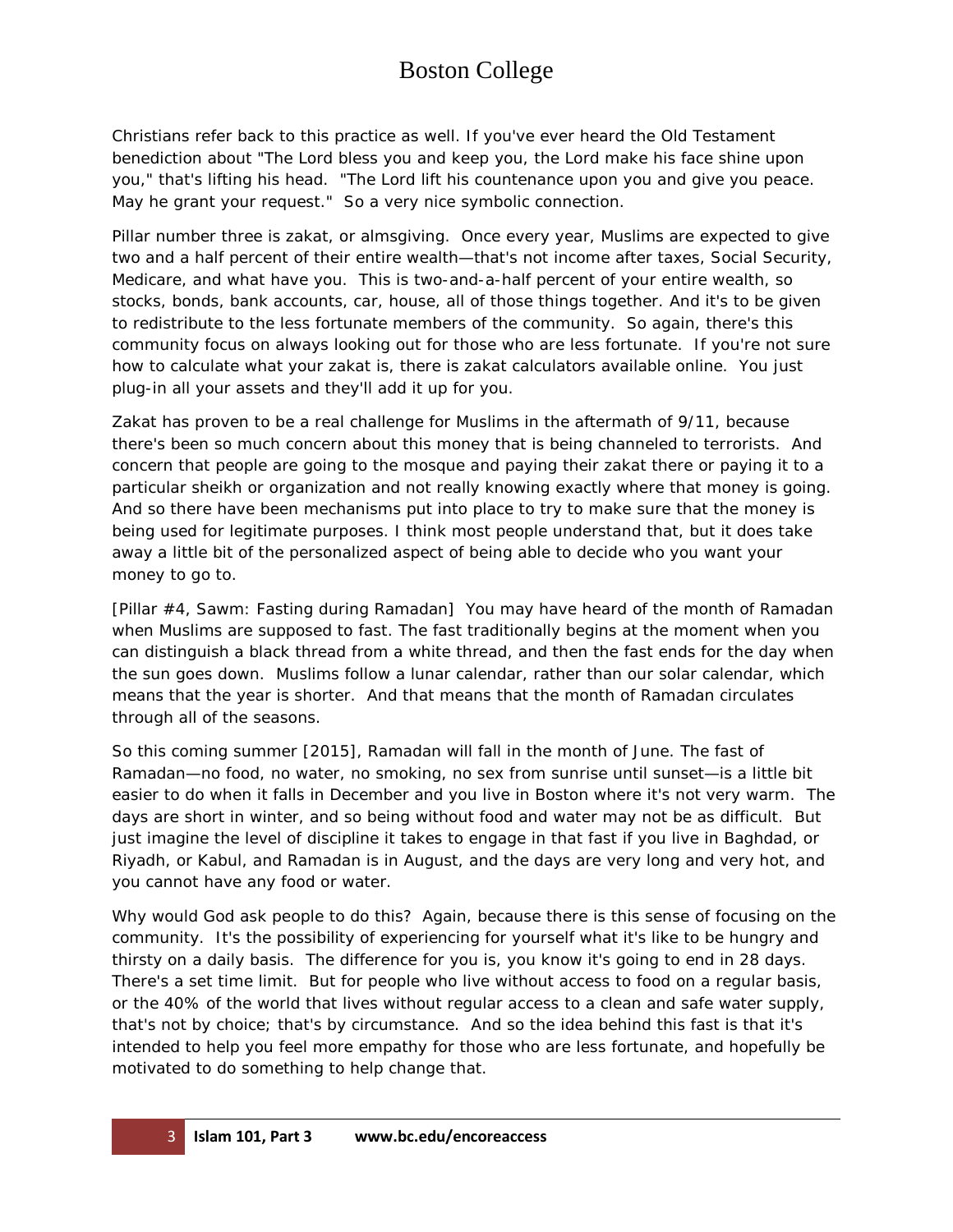And as with prayer, there are exceptions that can be made. Young children learn to fast over time. You don't just get up and tell your five-year-old they can't have anything to eat for 12 hours. They'll start with a two-hour fast and grow into it. They usually only start fasting when they're around seven years old. People who are elderly, diabetics who have to maintain a certain blood sugar level—you don't want to have your ups and downs and crash. If you're pregnant or a nursing mother, exceptions are made. You have the choice, if it's a condition that's not permanent, you can make up the fast later, or you can simply feed two hungry people every day, so that you're still keeping with that idea of caring for the less fortunate.

Ramadan ends with the *Eid al-Fitr* which is one of the important Muslim holidays. [It] tends to be a three-day celebration that might be comparable to Christmas for us, because people visit each other and exchange gifts.

Pillar number five is the *Hajj*, this pilgrimage to Mecca that Muslims are expected to make once in a lifetime as long as they are physically and financially able to do so. Prayer is always made in the direction of Mecca, so visiting this location that you've been praying toward your entire lifetime is—it's a very powerful experience for Muslims who are able to attend.

The Saudis describe the logistics behind planning for Hajj, as being comparable to hosting 30 Superbowls in which everybody attending is actually playing the game, because you've got two million people who come every year. Everybody does the same set of rituals over a 10-day period. So it's being in congregation. It's probably the largest religious gathering in the world on an annual basis. You don't go on Hajj alone; you always go with a group of people.

I've included a couple of pictures here, because the way you dress is expected to show humility and equality of all persons before God. Men wear two very simple towels that are not sewn together. And the idea is that when you are on Hajj, you're really practicing for Judgment Day. You're in the presence of God, and when we're in the presence of God, all of the earthly trappings that we normally have are stripped away from us. Our wealth, our status, our titles, all of those things—you're really stripped down to the bare basics. And God sees you for who you are and looks within your heart, because that's really what matters to God.

And so, on this pilgrimage the idea is that everyone is supposed to be equal. The clothing is referred to as *ihram*, but ihram is also a state of mind. You're not allowed to lose your temper when you're on Hajj. If you do, it invalidates the entire experience. You're not supposed to engage in grooming or sexual activity on Hajj either, so that you can really focus on God.

There's also a celebration at the end called the Eid al-Adha, and this is the Feast of the Sacrifice. Most of the Hajj rituals actually reenact events from the life of Abraham. So you have this running back and forth between the hills of Marwah and Safa that are in imitation of Hagar's running, looking for water to give to her son so that he wouldn't die in the desert.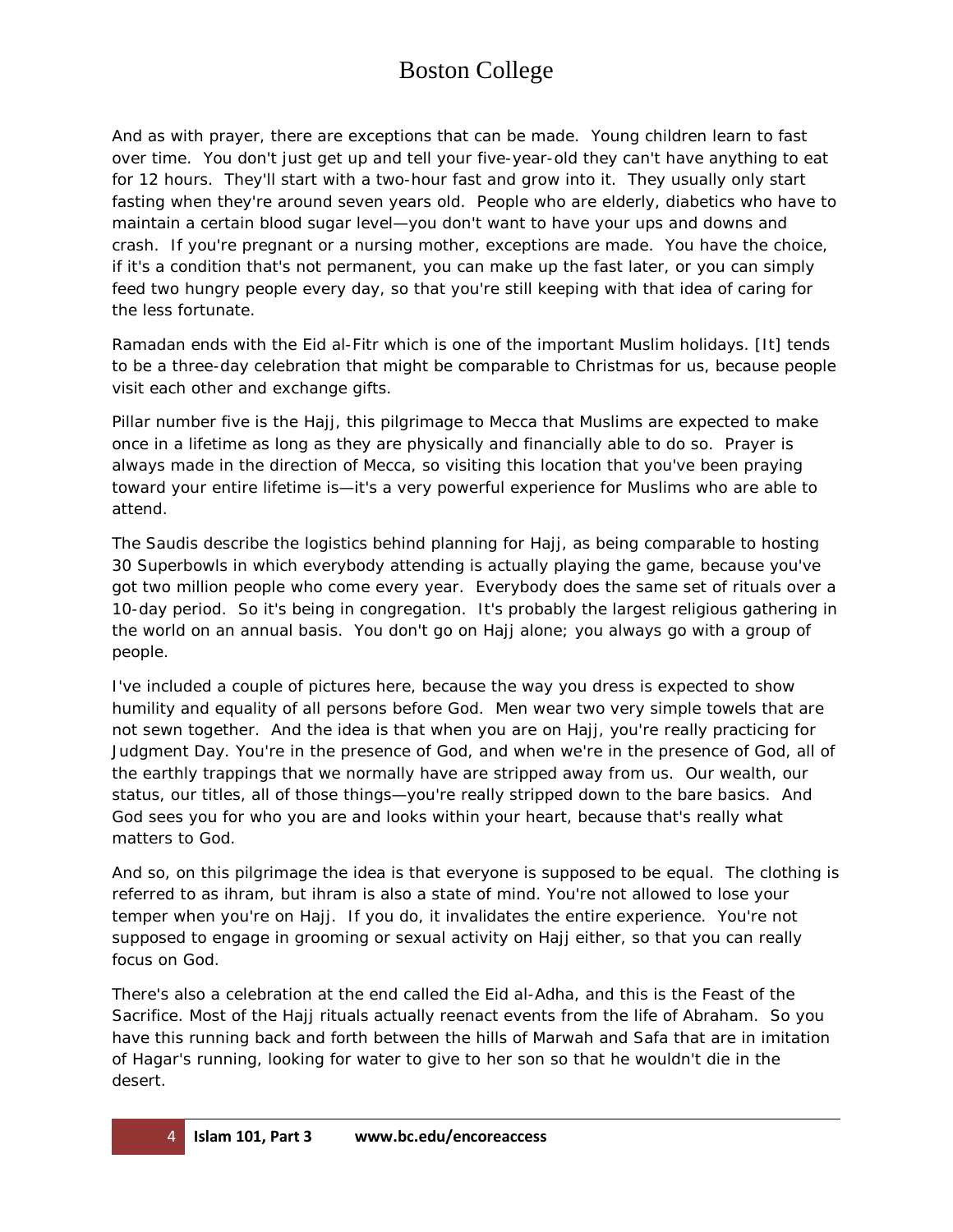All five of these pillars are required of all Muslims, both male and female. There's this idea that everyone has the same responsibilities toward God, and everyone will be held equally accountable, and can expect the same level of reward.

So we got those Five Pillars, and we seem to be missing something: namely that [*jihad*]; that's not one of the five pillars. That's not something that all Muslims are required to do.

There are some Muslim scholars, activists, militants, who are trying to make jihad some sort of unofficial sixth pillar. But jihad itself does not mean holy war. I t's really about striving and struggle and effort and Muslims will talk about this inner/greater jihad versus the outer/lesser jihad. And the most important jihad is the one within yourself to live a righteous life, to be a pious person, to live by the teachings of the Qur'an.

The outer or lesser jihad is one that is only supposed to be engaged in defense of the Muslim community, but it doesn't have to be through the use of violence. Feeling bad about something in your heart and being concerned about social issues is also a method of engaging jihad. Writing—articles, op-ed pieces, bringing attention—writing a blog would be another method of this outer jihad. Jihad of the tongue, speaking out, providing education for people about what the faith tradition actually teaches.

And then you have jihad of the hand, it can be of the sword, but there's also this idea that you personally get involved and get your hands dirty in fixing whatever it is that is wrong with injustice. Perhaps one of the most important things that certain parties need to be reminded of with respect to jihad, is that the whole purpose—if you are fighting this as a violent, militant activity—is that your goal is to end the conflict. Your goal is to end the fighting. It's not to annihilate the enemy from the face of the Earth. Your goal is to establish a treaty relationship.

That's what Prophet Muhammad did, and that's really what the goal is supposed to be. Treaties can be established for any period of time. Typically, they're for ten years. They're always renewable. Just because ten years is up, doesn't mean that it has to be over. It's still possible to have a relationship.

There are some Muslims who are really trying to reclaim jihad and its true meaning from the militants. So they're engaged in what some of them call jihad [ARABIC], civilian jihad. This is actually a Twitter campaign with the hashtag #MyJihad, where people are invited to explain what they understand their personal striving or effort to be, and what they're trying to do to make the world a better place.

So you can see there are many points of commonality in beliefs between Muslims and Christians. We all believe in God as the creator of all life. We all believe in God as a source of justice, certainly as the one who is going to judge us on Judgment Day and hold us accountable and decide where we are going to spend the afterlife.

All of us believe in the importance of belief in one God. Sometimes it's hard for Muslims to understand the concept of the Trinity, and I get into this debate with them all the time: "you people believe in three gods. You're polytheists." "No, we believe in one God, in three persons, three capacities, three functions, but it's one God, [ARABIC], not [ARABIC]." And so that can be a little confusing, at times.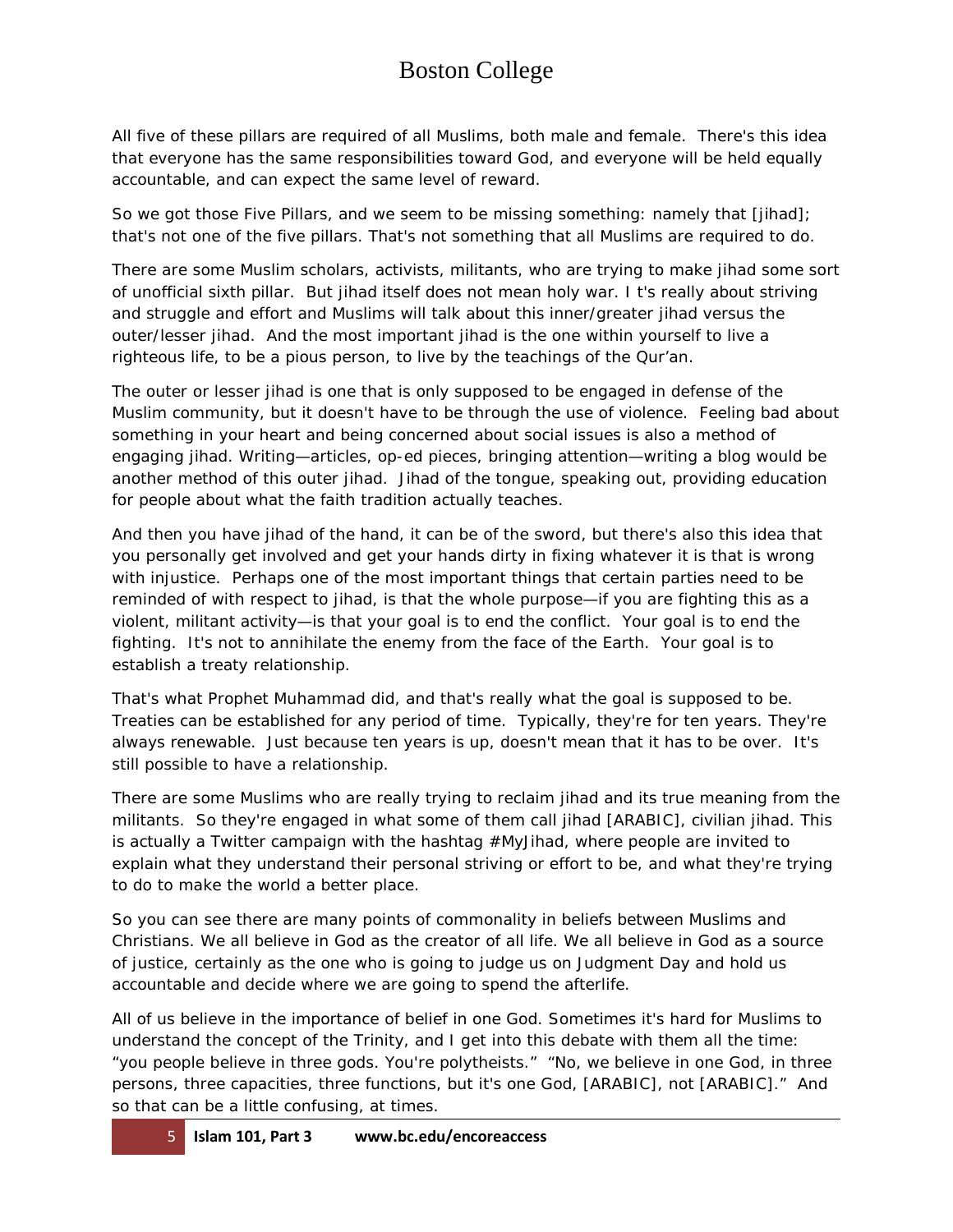Perhaps one of the most important beliefs that we share has to do with the creation of the first two human beings, Adam and Eve. Both faith traditions believe that God created them, placed them in the garden as caretakers, and that there was an incident with a serpent who tempted them into doing something that they should not do. And here's where the stories diverge a little bit.

In Christian tradition, God asks Adam what happened. Adam blames Eve. Eve blames the serpent. God punishes everybody. And there's this sense of collective accountability. This Original Sin that is passed down from one generation to the next, to the next, that we're all accountable for.

Muslims do not believe in the doctrine of Original Sin. Muslims believe in individual accountability. Adam and Eve were responsible for their own actions and had to take accountability for that; and each one of us is responsible for our own actions and decisions, and we will be held accountable for those. I will not be held accountable for the actions of my husband, my grandfather, great great great aunt Tillie, or whomever. My children are not responsible for what I do. I'm responsible for my own actions.

In the Qur'an, both also immediately accept responsibility for what they have done. Instead of trying to pass the buck and blame it on somebody else, they recognize immediately that they are at fault, and they ask God for forgiveness. And God offers that forgiveness to them. There's still punishment and accountability, they get kicked out of the garden, but God offers them forgiveness and tells them that he will provide them with guidance for the rest of their lives.

One other interesting point I would make with respect to Creation. [The] Book of Genesis, in chapters two and three, talks about the order of Creation. And we all know that Adam was made first and then God made some animals and did some other things. And Eve, God created second, and that has led to certain theological interpretations of women as lesser, inferior, subordinate, over time.

In the Qur'an, first, man and woman are created at the same time, from a single soul, and one is not created before the other. And this reality of being created from a single soul means that they are also—neither one is ever complete without the other. So if you ever heard people talk about that beautiful idea of the soul mate—there's this idea that in order to be whole again, you need to find that *zawj*, that spouse, that completes you.

Mary and Jesus are certainly very present in the Qur'an. It's interesting to note that they are always talked about with reference to each other. Mary is always described as the Mother of Jesus, and Jesus is always described as the Son of Mary. So they go together as a pair.

The Qur'an confirms the virgin conception and birth of Jesus. There's this scene where Mary has left her family, and she's taken shelter out in a far location, and an angel appears to her. And she's worried about this angel who looks like a man, and she warns him that she's a chaste woman. She's not interested in fooling around. He needs to leave her alone.

And he tells her that he's bringing her a message from God, that she is going to have a child. And her response is very similar to that in the Bible. "Really? How's this going to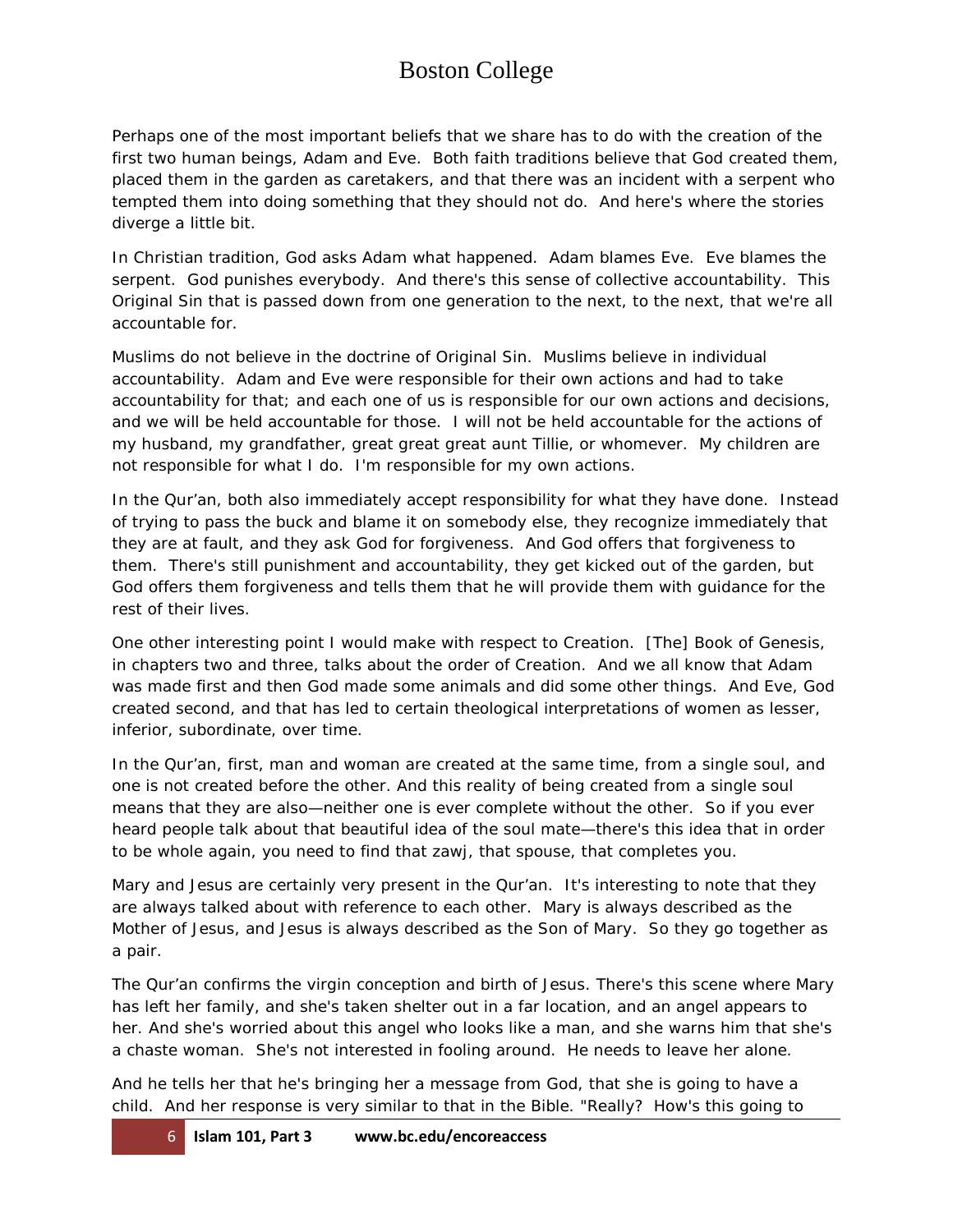happen? Because I've never known a man." "Don't worry; with God, everything is easy." God simply says, "Be," and it is. It's the same way that the God of the Old Testament creates in the first chapter of the Book of Genesis.

The terminology that is used to describe Jesus is also reminiscent of biblical language. Jesus is referred to as a Word from God and a Spirit from God, and those phrases are only used in the Qur'an to describe Jesus. It's reminiscent of the language opening the Gospel of John. In the beginning was the Word, and the Word was with God, and the Word was God. So we have this Word from God and Spirit of God confirming that this Jesus has a very special status and no earthly father.

And the Qur'anic telling of the story, which we'll take from chapter 19 of the Qur'an—Mary is actually the only woman who is named in the Qur'an. We have more information about the Virgin Mary in the Qur'an than we do in the entire New Testament. Some of this information comes from books that didn't make it into the canonical Bible, specifically the Gospel of Mary, which is used by Coptic Christians until today.

So we have, in chapter 19, this description of—Mary has accepted receiving Jesus into her, and comes to the moment of childbirth, which is an extremely vulnerable moment and an extremely painful moment. And we see this depiction of her, standing here, holding onto the trunk of a palm tree, crying out, "I put to God that I had not experienced this." She's alone. She's having this baby. It's very painful and God responds to her, "Don't worry, I'll take care of you. Look, shake the tree, there are ripe dates there, [to] provide you with food. Look, there's a stream here to provide you with water."

The only thing that God asked of her that day was that she simply not speak to anyone. And so she has her baby, is cared for in this very tender relationship with God, and once the baby is born, then she goes back to her family. [Her] family, not surprisingly, is not very happy. "Where'd this baby come from? What have you been doing? Mary, daughter of Aaron, your father was not an evil man. Your mother was not unchaste. What has happened here?"

So she's not allowed to talk to anybody that day. So who speaks up to defend her? The Infant Jesus. One of his miracles in the Qur'an, is to speak as an infant, and he speaks up to defend his mother, to defend a woman who has been falsely accused of unchastity.

What do Muslims believe about Jesus? They believe that Jesus was a Word from God and a Spirit from God, but not the Son of God. This is probably one of the biggest differences between Islam and Christianity. For Muslims, the understanding of God is that God is completely separate from human beings. And so the idea of God having a son, which always seems to be interpreted literally, that's not something that God would do, because God is not human like us.

Muslims also do not believe in the Crucifixion, Death, and Resurrection of Jesus, which was certainly pivotal to Christianity. And the reason for that goes back to that discussion of individual accountability. If we are not collectively responsible for the sins of other people, then it would not be possible for one individual to engage in one all-atoning sacrifice to save all of humanity. Each one of us ends up being responsible for our own actions. Islamic